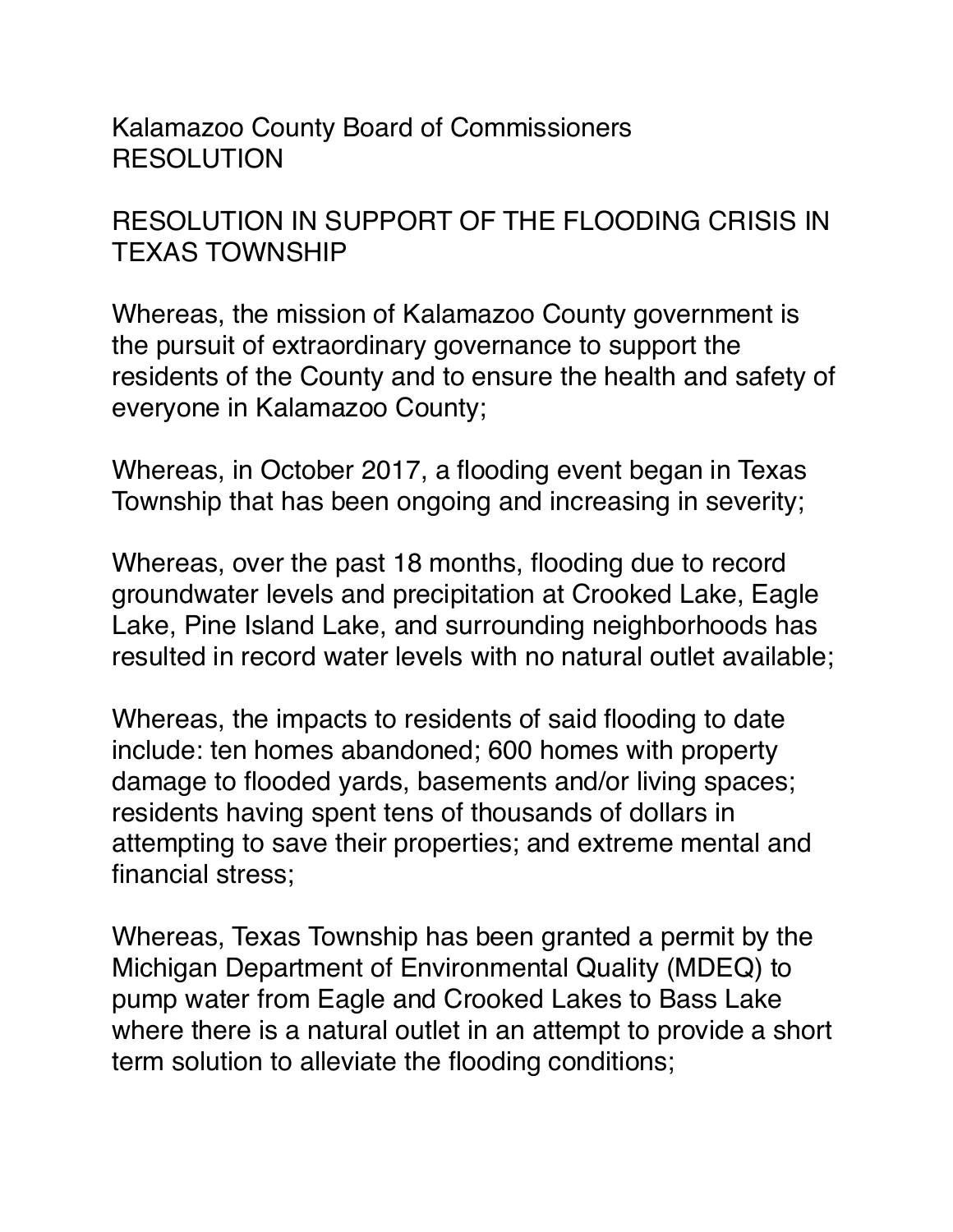Whereas, Kalamazoo County recognizes the extreme financial, mental and emotional impacts on the residents;

Whereas, Kalamazoo County recognizes the financial impact to the local taxing authorities due to loss in property valuations;

Whereas, the members of the County Board of Commissioners wish to express their concern and dedicate their efforts to help alleviate this crisis.

Therefore, be it resolved,

The Kalamazoo County Board of Commissioners intends to continually monitor the crisis in collaboration with Texas Township, the Office of Kalamazoo County Drain Commission, the Office of Kalamazoo County Emergency Management and the Road Commission of Kalamazoo County to address issues as they arise and consider pursuit of any available remedies;

and the Kalamazoo County Board of Commissioners resolves to pursue a long term solution in coordination with Texas Township, relevant County agencies and its residents in an effort to mitigate future flooding

```
STATE OF MICHIGAN }
         }      SS
COUNTY OF KALAMAZOO }
```
I, Timothy A. Snow, County Clerk/Register, do hereby certify that the foregoing is a true copy of a Resolution adopted by